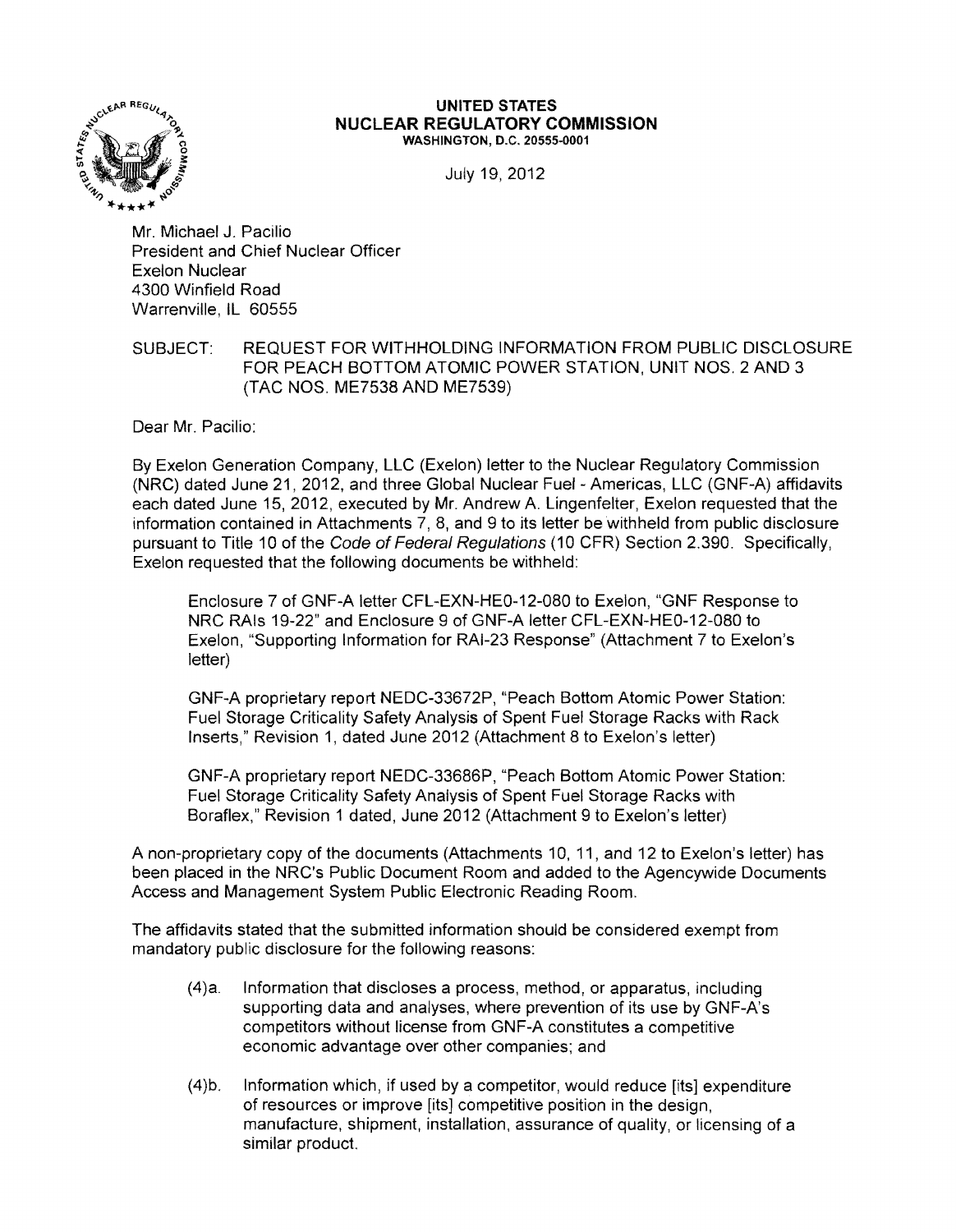M. Pacilio and the set of the set of the set of the set of the set of the set of the set of the set of the set of the set of the set of the set of the set of the set of the set of the set of the set of the set of the set o

We have reviewed your application and the material in accordance with the requirements of 10 CFR 2.390 and, on the basis of the statements in the affidavits, have determined that the submitted information sought to be withheld contains proprietary commercial information and should be withheld from public disclosure. Therefore, the version of the submitted information marked as proprietary will be withheld from public disclosure pursuant to 10 CFR 2.390(b)(5) and Section 103(b) of the Atomic Energy Act of 1954, as amended.

Withholding from public inspection shall not affect the right, if any, of persons properly and directly concerned to inspect the document. If the need arises, we may send copies of this information to our consultants working in this area. We will, of course, ensure that the consultants have signed the appropriate agreements for handling proprietary information.

If the basis for withholding this information from public inspection should change in the future such that the information could then be made available for public inspection, you should promptly notify the NRC. You also should understand that the NRC may have cause to review this determination in the future, for example, if the scope of a Freedom of Information Act request includes your information. In all review situations, if the NRC makes a determination adverse to the above, you will be notified in advance of any public disclosure.

If you have any questions regarding this matter, I may be reached at 301-415-1420.

Sincerely,

 $\sum_{n=1}^{\infty}$ 

Richard B. Ennis, Senior Project Manager Plant Licensing Branch 1-2 Division of Operating Reactor Licensing Office of Nuclear Reactor Regulation

Docket Nos. 50-277 and 50-278

cc: Mr. Andrew A. Lingenfelter Vice President, Fuel Engineering Global Nuclear Fuel - Americas, LLC 3901 Castle Hayne Road Wilmington, NC 28401

Additional Distribution via Listserv